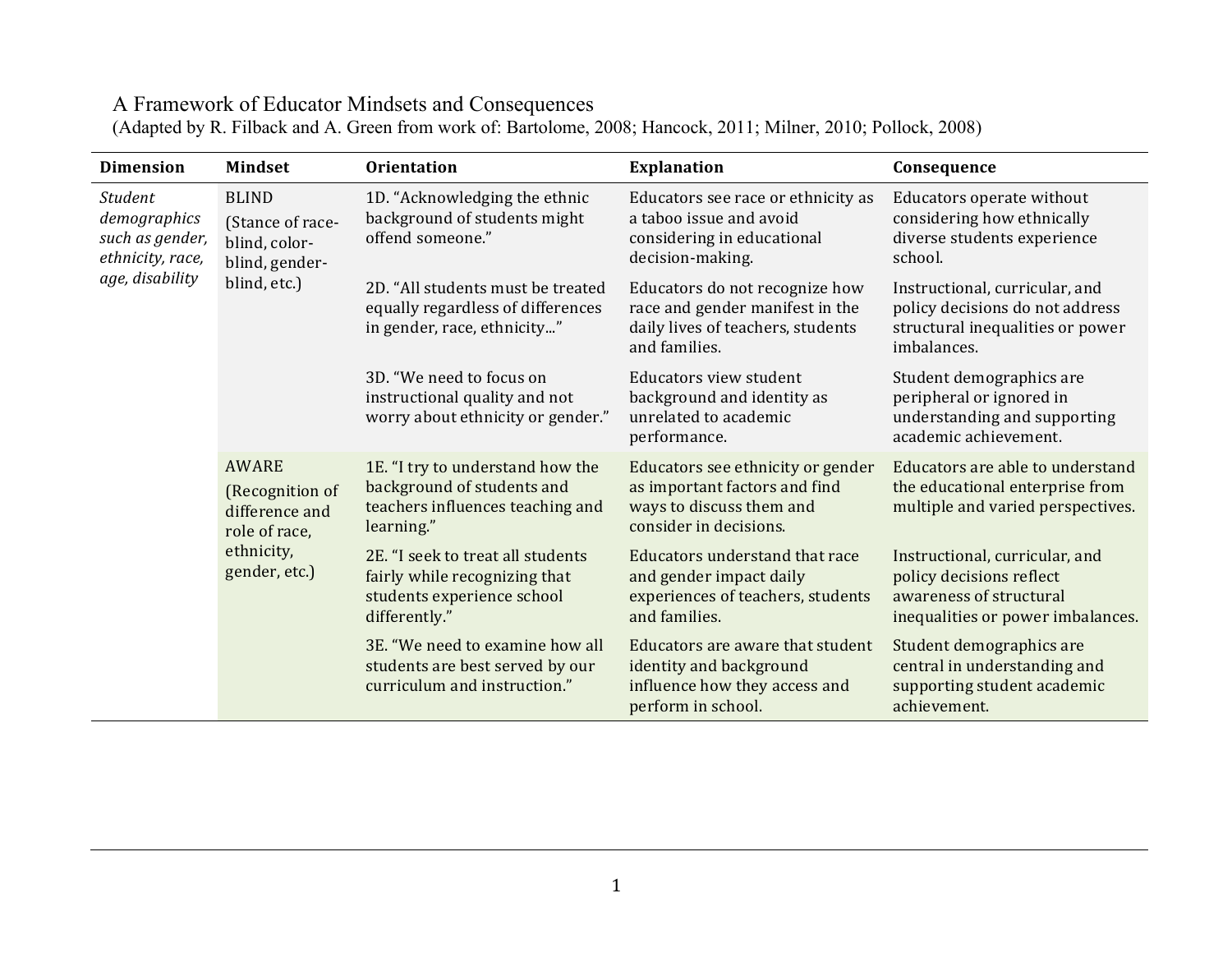| Culture,<br>language,<br>ethnic heritage | <b>DEFICIT</b><br>(Deficit thinking,<br>cultural<br>deprivation,<br>assimilationist)  | 4D. "All students must conform to<br>traditional school culture and<br>teaching approaches."                       | Educators privilege academic<br>culture and view inconsistencies<br>between home and school culture<br>as student deficiencies. | Students from subjugated groups<br>are disproportionately referred<br>for disciplinary action or special<br>ed.                            |
|------------------------------------------|---------------------------------------------------------------------------------------|--------------------------------------------------------------------------------------------------------------------|---------------------------------------------------------------------------------------------------------------------------------|--------------------------------------------------------------------------------------------------------------------------------------------|
|                                          |                                                                                       | 5D. "Students from some cultures<br>are unable to experience<br>academic success."                                 | Educators hold narrow views of<br>who can and can't learn based on<br>the dominant cultural<br>stereotypes.                     | Educators fail to recognize or<br>build on the potential that each<br>student brings into the<br>classroom.                                |
|                                          |                                                                                       | 6D. "Expecting high achievement<br>from students from some<br>cultures is simply setting them up<br>for failure."  | Educators do not see value in<br>finding alternative ways to<br>engage or challenge some<br>students.                           | Culturally or linguistically<br>diverse students experience<br>curriculum that is less rigorous<br>and emphasizes lower order<br>thinking. |
|                                          | <b>ASSET</b><br>(Asset-based<br>view,<br>appreciative<br>inquiry, multi-<br>cultural) | 4E. "Successful teachers find<br>ways to draw on students' home<br>culture and language assets."                   | Disconnects between home and<br>school cultures are recognized<br>and addressed equitably.                                      | The number of students from<br>subjugated groups being referred<br>for disciplinary action or special<br>education is reduced.             |
|                                          |                                                                                       | 5E. "Students from every culture<br>can be engaged in learning and<br>experience academic success."                | Educators hold an expansive<br>view that all students are able to<br>learn.                                                     | Educators recognize and build on<br>the potential that each student<br>brings into the classroom.                                          |
|                                          |                                                                                       | 6E. "All students can take on<br>challenging tasks, especially<br>students who have had to<br>develop resilience." | Educators know how to motivate<br>and challenge all students,<br>including tapping into unique<br>strengths and traits.         | All students experience a<br>curriculum that is challenging,<br>focuses on meaningful work and<br>encourages higher order<br>thinking.     |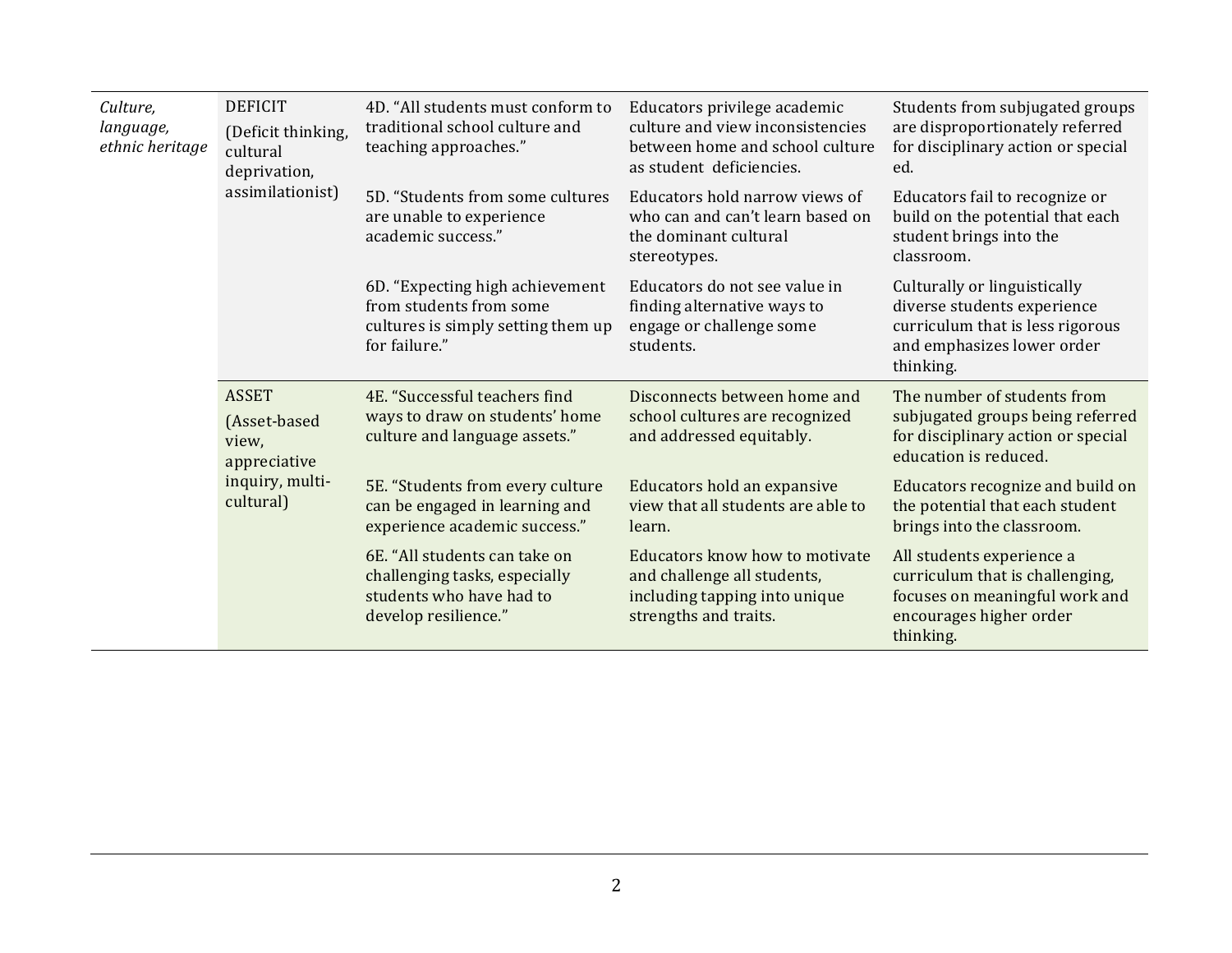| Socio-<br>economic<br>status,<br>educational<br>level, career<br>path | <b>EQUALITY</b><br>(Pure<br>meritocracy,<br>individual<br>agency, equal<br>opportunity)            | 7D. "All people generally have<br>equal opportunities to succeed<br>with effort and sacrifice."                   | Educators accept that people's<br>achievements are based solely or<br>mostly on ability and effort.                | Subjugated students receive<br>lower quality education without<br>additional support to achieve.                            |
|-----------------------------------------------------------------------|----------------------------------------------------------------------------------------------------|-------------------------------------------------------------------------------------------------------------------|--------------------------------------------------------------------------------------------------------------------|-----------------------------------------------------------------------------------------------------------------------------|
|                                                                       |                                                                                                    | 8D. "Academic achievement is<br>unrelated to broader social<br>realities or societal<br>arrangements."            | Educators do not consider ways<br>that a societal system<br>disadvantages some groups while<br>privileging others. | Educators do not consider larger<br>issues that may help address low<br>student academic performance.                       |
|                                                                       |                                                                                                    | 9D. "If students fail to perform<br>academically, it is their<br>responsibility."                                 | Academic achievement is seen as<br>independent of a student's<br>circumstances outside of<br>classroom.            | Educators treat poor academic<br>performance as a student<br>problem with a "blame the<br>victim" approach.                 |
|                                                                       | <b>EQUITY</b><br>(Exceptions to<br>meritocracy,<br>systemic<br>injustices, more<br>equal outcomes) | 7E. "Some students enjoy<br>unearned privilege and some<br>don't - and this distorts<br>achievement and success." | Educators realize that multiple<br>factors play into academic<br>achievement and success.                          | Subjugated students get high<br>quality education and/or<br>multiple chances or additional<br>support to achieve.           |
|                                                                       |                                                                                                    | 8E. "Academic achievement must<br>be viewed in relation to broader<br>social realities."                          | Educators consider ways that<br>societal structures disadvantage<br>some students and privilege<br>others.         | Educators consider larger issues<br>in a society to help address low<br>student academic performance.                       |
|                                                                       |                                                                                                    | 9E. "If students fail to perform<br>academically, it is everyone's<br>responsibility."                            | Academic achievement is seen as<br>a function of student background<br>and circumstances.                          | Educators avoid "blaming the<br>victim" and instead pursue<br>solutions to address factors<br>outside of students' control. |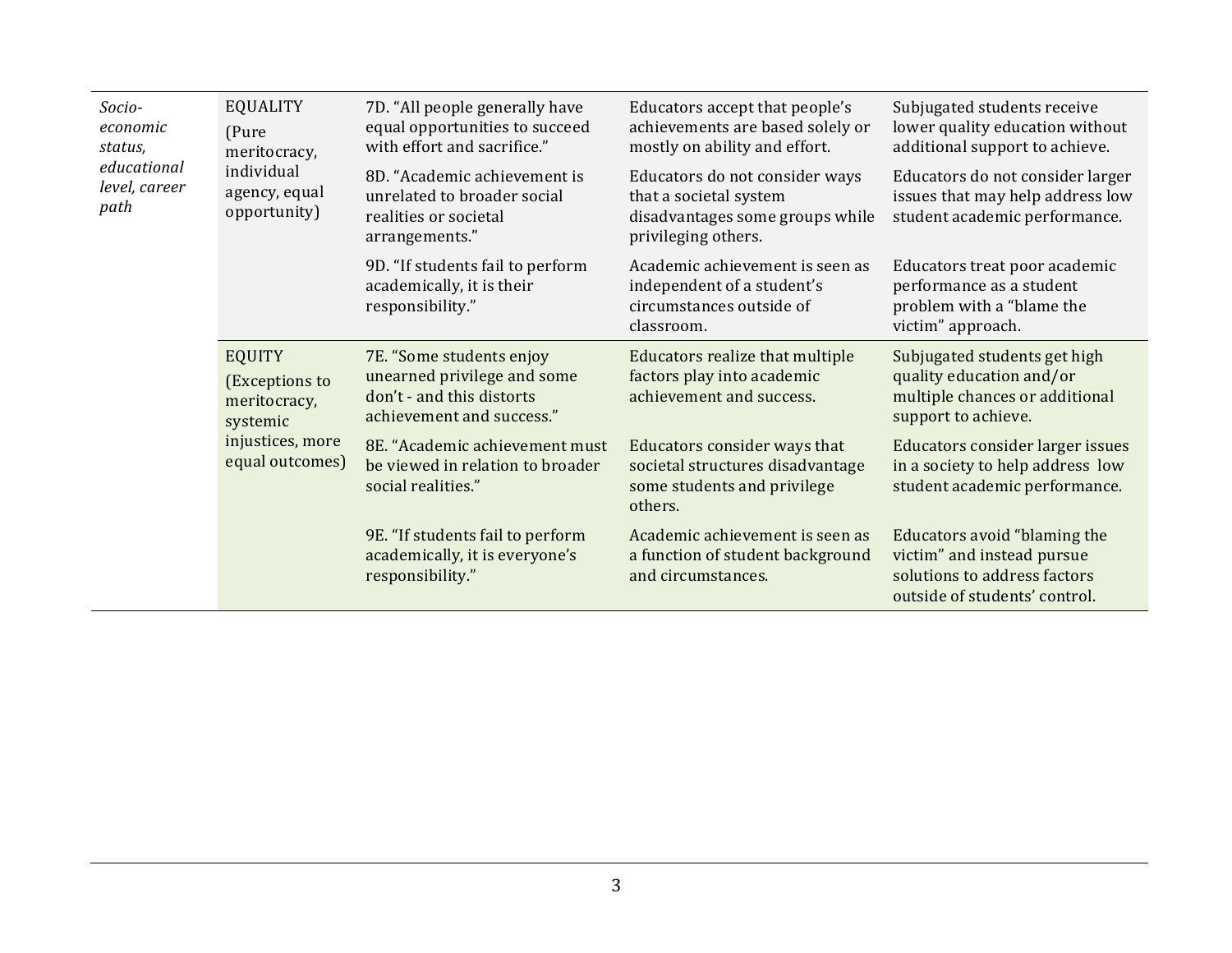| Local social,<br>cultural,<br>political, etc.<br>context | A-CONTEXTUAL<br>(Individual,<br>technical,<br>instrumental<br>learning<br>perspective) | 10D. "Interactions that students<br>have outside of school don't<br>really matter when it comes to<br>teaching and learning."             | Educators see the classroom as a<br>closed system and view<br>interactions outside of school as<br>inconsequential for learning.                                          | Educators ignore how everyday<br>interactions with multiple people<br>over time influence a student's<br>educational experience.            |
|----------------------------------------------------------|----------------------------------------------------------------------------------------|-------------------------------------------------------------------------------------------------------------------------------------------|---------------------------------------------------------------------------------------------------------------------------------------------------------------------------|---------------------------------------------------------------------------------------------------------------------------------------------|
|                                                          |                                                                                        | 11D. "Educators don't need to<br>understand parents and the<br>community in order to educate<br>children."                                | Educators deliver subject matter<br>as isolated content irrelevant to<br>surrounding community.                                                                           | Educators miss opportunities to<br>build partnerships and make<br>curriculum meaningful for<br>students.                                    |
|                                                          | SOCIO-<br><b>CULTURAL</b><br>(Sociocultural<br>learning<br>perspective)                | 10E. "What happens daily outside"<br>of schools is directly linked to the<br>learning experience inside."                                 | Educators approach work with<br>an appreciation for how realities<br>outside of school impact student<br>learning and performance.                                        | Educators seek to build<br>connections between the<br>curriculum and the community to<br>make content meaningful and<br>relevant.           |
|                                                          |                                                                                        | 11E. "Educators need to<br>understand parents and<br>members of the community in<br>order to understand students and<br>teach them well." | Educators understand that a<br>student's academic achievement<br>is the result of myriad<br>interactions over time with<br>adults inside and outside of the<br>classroom. | Educators seek to understand<br>and build on the home-school<br>connection and to support<br>interactions that promote<br>student learning. |